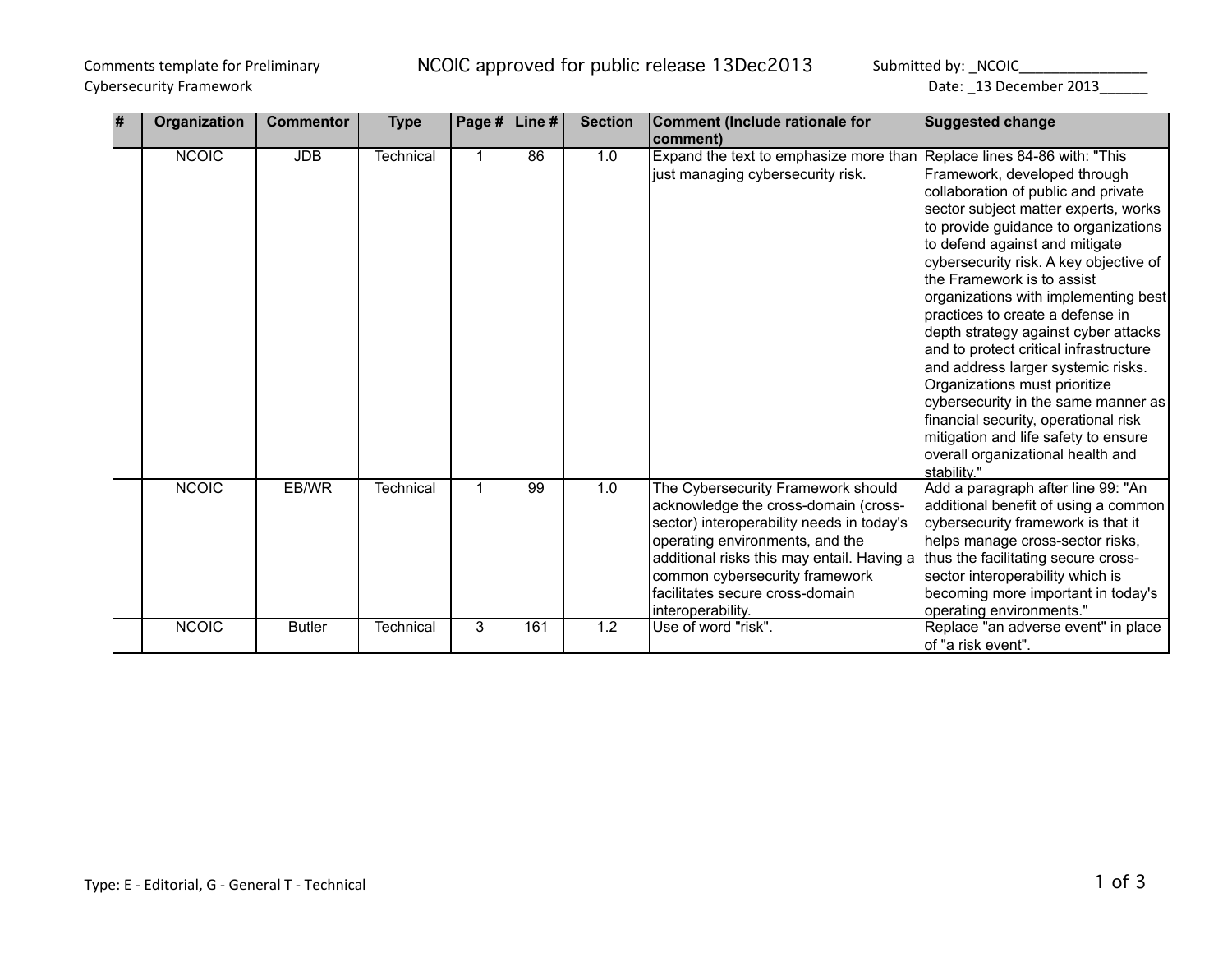# Cybersecurity Framework Date: \_13 December 2013\_\_\_\_\_\_

## Comments template for Preliminary **NCOIC** approved for public release 13Dec2013 Submitted by: \_NCOIC\_\_\_\_\_\_\_\_\_\_\_\_\_

| <b>NCOIC</b> | <b>WJP</b>    | <b>Technical</b> | 5               | 207 | 2.1              | The framework should stress managing<br>cybersecurity across enterprises.                                                                                                                                                                                                                                                                                                                                                                                                                                                                                              | Replace sentence at line 207 with:<br>"The Framework Core provides a<br>holistic view of references to<br>cybersecurity activities and<br>Informative References. The<br>Framework Core is not a checklist of<br>activities to perform; it presents key<br>cybersecurity outcomes that are                                                           |
|--------------|---------------|------------------|-----------------|-----|------------------|------------------------------------------------------------------------------------------------------------------------------------------------------------------------------------------------------------------------------------------------------------------------------------------------------------------------------------------------------------------------------------------------------------------------------------------------------------------------------------------------------------------------------------------------------------------------|------------------------------------------------------------------------------------------------------------------------------------------------------------------------------------------------------------------------------------------------------------------------------------------------------------------------------------------------------|
|              |               |                  |                 |     |                  |                                                                                                                                                                                                                                                                                                                                                                                                                                                                                                                                                                        | aligned with activities known to<br>manage cybersecurity risk across an<br>enterprise."                                                                                                                                                                                                                                                              |
| <b>NCOIC</b> | <b>WJP</b>    | Technical        | 6               | 246 | 2.1              | The risk assessment needs to look at<br>both immediate risk from known<br>malware types as well as projection of<br>potential new forms of malware that<br>could be encountered in the future but<br>have not been actually fielded yet.                                                                                                                                                                                                                                                                                                                               | Change the text in line 246 from<br>"Risk Assessment, and Risk<br>Management Strategy" to Risk<br>Assessment, and Risk Management<br>Strategies for both immediate risk<br>from known malware types to<br>potential future risk from projected<br>possible new forms of malware that<br>have not yet been fielded but are<br>technically plausible". |
| <b>NCOIC</b> | <b>BRC</b>    | Technical        | 8               | 308 | 2.3              | Cybersecurity risks are often well<br>understood by the IT employees, but not following lines: "The risk reports<br>well understood by the executives who<br>make investment decisions. Especially in must be sufficiently detailed with<br>cases where IT is outsourced,<br>communication barriers and insufficient<br>information flow are detrimental to senior informed decisions. Figure 3, which<br>executive level understanding of the real is notional, does not preclude direct<br>cybersecurity risks. Summary level risk<br>reports may not be sufficient. | Add text to section 2.3 along the<br>provided to the senior executives<br>regard to the cybersecurity risks<br>such that the executives can make<br>communication between the senior<br>executive level and<br>implementation/operations level,<br>which is often times beneficial".                                                                 |
| <b>NCOIC</b> | <b>Butler</b> | <b>Technical</b> | $\overline{11}$ | 393 | $\overline{3.0}$ | While "programs" are understood to<br>include associated systems, this change<br>makes it explicit.                                                                                                                                                                                                                                                                                                                                                                                                                                                                    | Append "and associated systems" to<br>the end of the sentence, line 393.<br>Becomes " for improving an<br>existing program and associated<br>systems".                                                                                                                                                                                               |